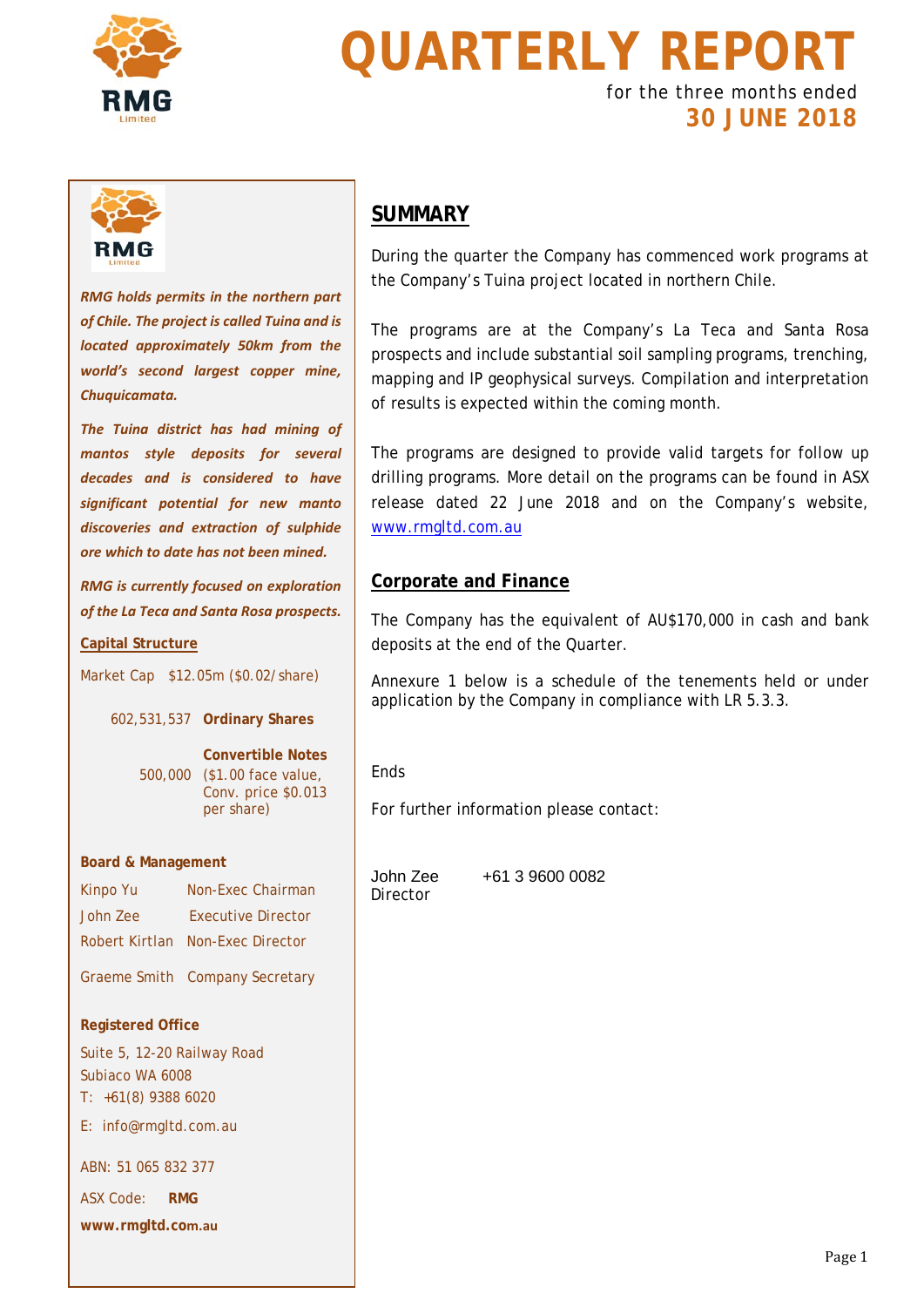



**Location of Tuina Project in Chile**



**View of Chuquicamata Mine dumps from Tuina**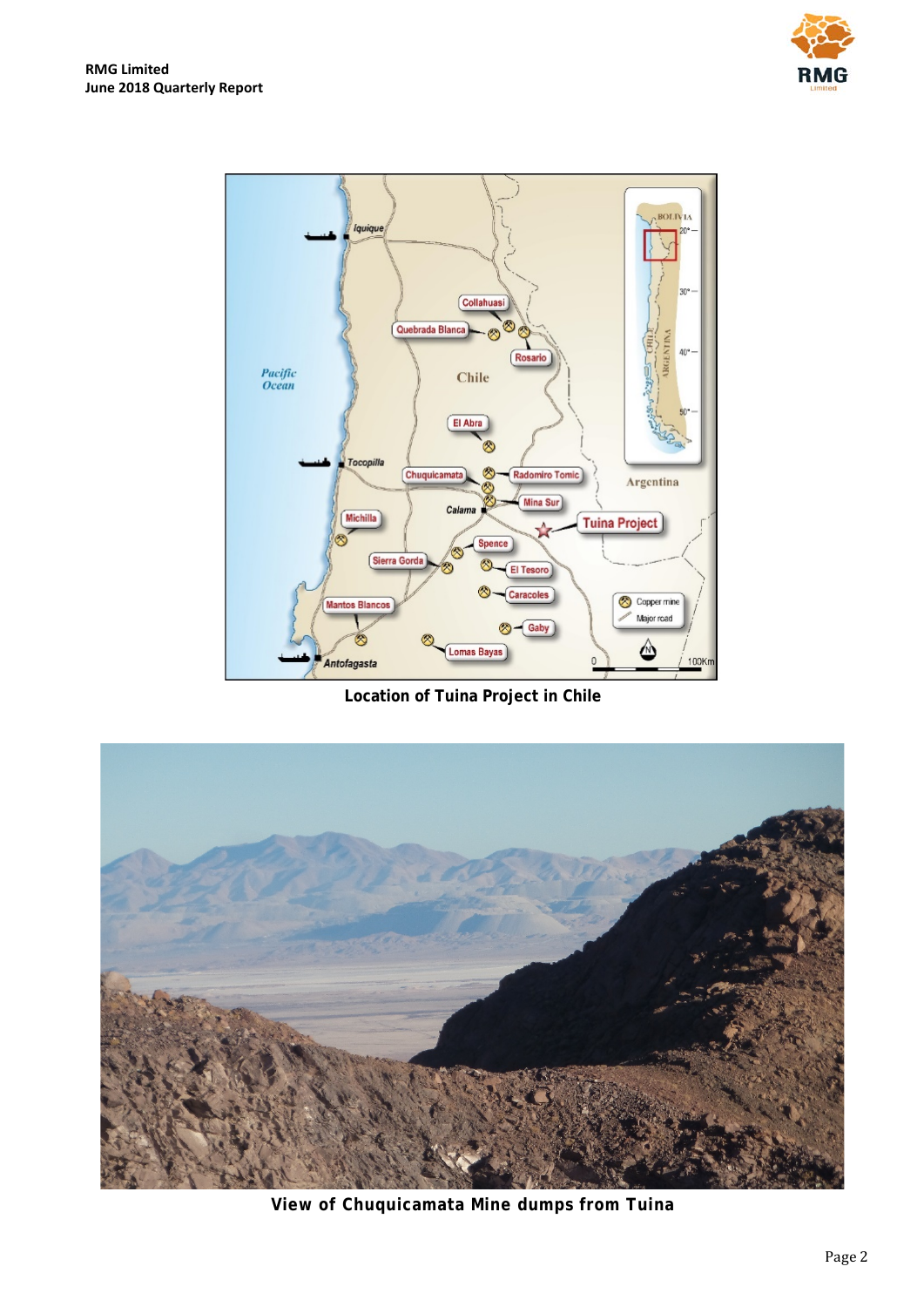

### **ANNEXURE 1**

### **SCHEDULE OF MINING TENEMENTS**

| <b>Country</b>   | <b>Name</b>        | <b>Holder</b>    | Interest at  | Interest at the    |
|------------------|--------------------|------------------|--------------|--------------------|
|                  |                    |                  | beginning of | end of the quarter |
|                  |                    |                  | quarter      |                    |
| Chile, Region II | Vicuna             | Minera Tunia SpA | 100%         | 100%               |
| Chile, Region II | Guanaco            | Minera Tunia SpA | 100%         | 100%               |
| Chile, Region II | Santa Rosa         | Minera Tunia SpA | 100%         | 100%               |
| Chile, Region II | La Teca 1          | Minera Tunia SpA | 100%         | 100%               |
| Chile, Region II | La Teca 2          | Minera Tunia SpA | 100%         | 100%               |
| Chile, Region II | La Teca 3          | Minera Tunia SpA | 100%         | 100%               |
| Chile, Region II | La Teca 4          | Minera Tunia SpA | 100%         | 100%               |
| Chile, Region II | La Teca 5          | Minera Tunia SpA | 100%         | 100%               |
| Chile, Region II | La Teca 6          | Minera Tunia SpA | 100%         | 100%               |
| Chile, Region II | Tuina 1            | Minera Tunia SpA | 100%         | 100%               |
| Chile, Region II | Tuina 2            | Minera Tunia SpA | 100%         | 100%               |
| Chile, Region II | Tuina 4            | Minera Tunia SpA | 100%         | 100%               |
| Chile, Region II | Tuina <sub>6</sub> | Minera Tunia SpA | 100%         | 100%               |
| Chile, Region II | Matias 2           | Minera Tunia SpA | 100%         | 100%               |
| Chile, Region II | Esta 1             | Minera Tunia SpA | 100%         | 100%               |
| Chile, Region II | Esta 2             | Minera Tunia SpA | 100%         | 100%               |
| Chile, Region II | Esta Otra 2        | Minera Tunia SpA | 100%         | 100%               |
| Chile, Region II | Ester              | Minera Tunia SpA | 100%         | 100%               |
| Chile, Region II | Tuina 3            | Minera Tunia SpA | 100%         | 100%               |
| Chile, Region II | Rosa Ester         | Minera Tunia SpA | 100%         | 100%               |
| Chile, Region II | Paula              | Minera Tunia SpA | 100%         | 100%               |
| Chile, Region II | Rio Seco 1         | Minera Tunia SpA | 100%         | 100%               |
| Chile, Region II | Rio Seco 2         | Minera Tunia SpA | 100%         | 100%               |
| Chile, Region II | Rio Seco 3         | Minera Tunia SpA | 100%         | 100%               |
| Chile, Region II | Rio Seco 4         | Minera Tunia SpA | 100%         | 100%               |
| Chile, Region II | <b>Barriales 1</b> | Minera Tunia SpA | 100%         | 100%               |
| Chile, Region II | <b>Barriales 2</b> | Minera Tunia SpA | 100%         | 100%               |
| Chile, Region II | Quimal 1           | Minera Tunia SpA | 100%         | 100%               |
| Chile, Region II | Quimal 2           | Minera Tunia SpA | 100%         | 100%               |
| Chile, Region II | Quimal 3           | Minera Tunia SpA | 100%         | 100%               |
| Chile, Region II | Soren 7            | Minera Tunia SpA | 100%         | 100%               |
| Chile, Region II | Oliver 5           | Minera Tunia SpA | 100%         | 100%               |
| Chile, Region II | Noah 6             | Minera Tunia SpA | 100%         | 100%               |
| Chile, Region II | Agnes 8            | Minera Tunia SpA | 100%         | 100%               |
| Chile, Region II | Matias 4           | Minera Tunia SpA | 100%         | 100%               |
| Chile, Region II | Molly 11           | Minera Tunia SpA | 100%         | 100%               |
| Chile, Region II | Lotte 2            | Minera Tunia SpA | 100%         | 100%               |
| Chile, Region II | Lisa 4             | Minera Tunia SpA | 100%         | 100%               |
| Chile, Region II | Kenny 9            | Minera Tunia SpA | 100%         | 100%               |
| Chile, Region II | Julie 1            | Minera Tunia SpA | 100%         | 100%               |
| Chile, Region II | Greg 3             | Minera Tunia SpA | 100%         | 100%               |
| Chile, Region II | Hannah 10          | Minera Tunia SpA | 100%         | 100%               |
| Chile, Region II | Alejandro 1        | Minera Tunia SpA | 100%         | 100%               |
| Chile, Region II | La Teca 7          | Minera Tunia SpA | 100%         | 100%               |
| Chile, Region II | Mariana 1          | Minera Tunia SpA | 100%         | 100%               |
|                  |                    |                  |              |                    |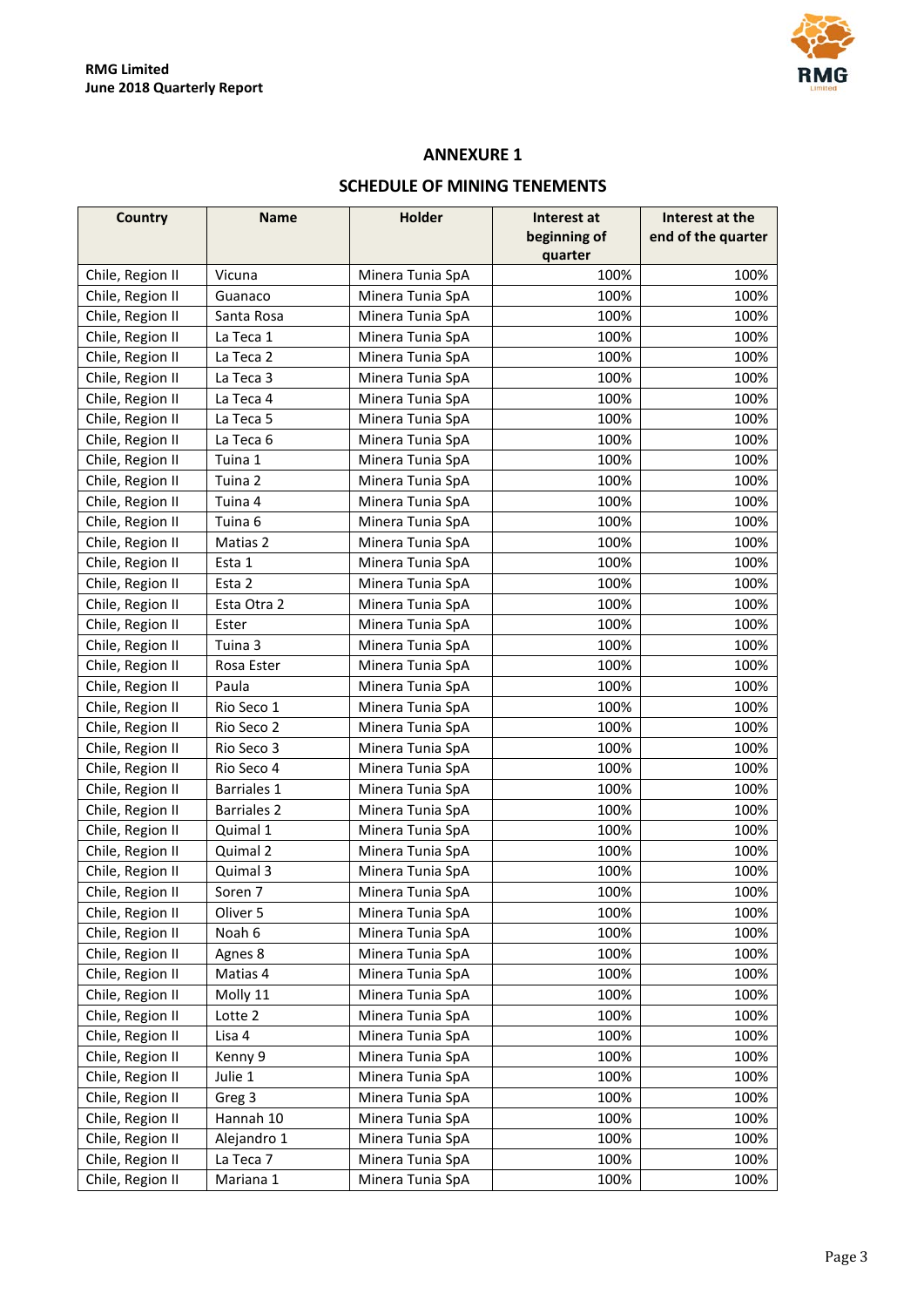

МG

### **RMG Limited June 2018 Quarterly Report**

| beginning of<br>quarter<br>Chile, Region II<br>Suerte<br>Minera Tunia SpA<br>100%<br>100%<br>Chile, Region II<br>Esta Otra 1<br>Minera Tunia SpA<br>100%<br>100%<br>Chile, Region II<br>Peter 1<br>Minera Tunia SpA<br>100%<br>100%<br>Chile, Region II<br>Minera Tunia SpA<br>100%<br>100%<br>Mayo 4<br>Chile, Region II<br>100%<br>Mayo 5<br>Minera Tunia SpA<br>100%<br>Chile, Region II<br>Mayo 6<br>Minera Tunia SpA<br>100%<br>100%<br>Chile, Region II<br>Minera Tunia SpA<br>100%<br>100%<br>Mayo 7<br>Chile, Region II<br>Santa Rosa 2<br>100%<br>100%<br>Minera Tunia SpA<br>Abril 1<br>100%<br>Chile, Region II<br>Minera Tunia SpA<br>100%<br>Chile, Region II<br>Abril 2<br>100%<br>Minera Tunia SpA<br>100%<br>Chile, Region II<br>Minera Tunia SpA<br>100%<br>Abril 3<br>100%<br>Chile, Region II<br>Abril 4<br>Minera Tunia SpA<br>100%<br>100%<br>Chile, Region II<br>Abril 5<br>Minera Tunia SpA<br>100%<br>100%<br>Abril 6<br>Chile, Region II<br>100%<br>100%<br>Minera Tunia SpA<br>100%<br>Chile, Region II<br>Febrero 1<br>Minera Tunia SpA<br>100%<br>Chile, Region II<br>Minera Tunia SpA<br>100%<br>100%<br>Febrero 2<br>Chile, Region II<br>Febrero 3<br>Minera Tunia SpA<br>100%<br>100%<br>Chile, Region II<br>Febrero 4<br>Minera Tunia SpA<br>100%<br>100%<br>Chile, Region II<br>100%<br>Febrero 5<br>Minera Tunia SpA<br>100%<br>Chile, Region II<br>Febrero 6<br>100%<br>100%<br>Minera Tunia SpA<br>100%<br>Chile, Region II<br>Febrero 7<br>Minera Tunia SpA<br>100%<br>Chile, Region II<br>Marzo 1<br>Minera Tunia SpA<br>100%<br>100%<br>100%<br>100%<br>Chile, Region II<br>Marzo 2<br>Minera Tunia SpA<br>100%<br>Chile, Region II<br>Marzo 3<br>Minera Tunia SpA<br>100%<br>Chile, Region II<br>Minera Tunia SpA<br>100%<br>100%<br>Marzo 4<br>Chile, Region II<br>Marzo 5<br>Minera Tunia SpA<br>100%<br>100%<br>Chile, Region II<br>Marzo 6<br>Minera Tunia SpA<br>100%<br>100%<br>Chile, Region II<br>Marzo 7<br>Minera Tunia SpA<br>100%<br>100%<br>Chile, Region II<br>100%<br>Marzo 8<br>Minera Tunia SpA<br>100% | <b>Country</b> | <b>Name</b> | Holder | Interest at | Interest at the    |
|------------------------------------------------------------------------------------------------------------------------------------------------------------------------------------------------------------------------------------------------------------------------------------------------------------------------------------------------------------------------------------------------------------------------------------------------------------------------------------------------------------------------------------------------------------------------------------------------------------------------------------------------------------------------------------------------------------------------------------------------------------------------------------------------------------------------------------------------------------------------------------------------------------------------------------------------------------------------------------------------------------------------------------------------------------------------------------------------------------------------------------------------------------------------------------------------------------------------------------------------------------------------------------------------------------------------------------------------------------------------------------------------------------------------------------------------------------------------------------------------------------------------------------------------------------------------------------------------------------------------------------------------------------------------------------------------------------------------------------------------------------------------------------------------------------------------------------------------------------------------------------------------------------------------------------------------------------------------------------------------------------------------------------------------------------------|----------------|-------------|--------|-------------|--------------------|
|                                                                                                                                                                                                                                                                                                                                                                                                                                                                                                                                                                                                                                                                                                                                                                                                                                                                                                                                                                                                                                                                                                                                                                                                                                                                                                                                                                                                                                                                                                                                                                                                                                                                                                                                                                                                                                                                                                                                                                                                                                                                  |                |             |        |             | end of the quarter |
|                                                                                                                                                                                                                                                                                                                                                                                                                                                                                                                                                                                                                                                                                                                                                                                                                                                                                                                                                                                                                                                                                                                                                                                                                                                                                                                                                                                                                                                                                                                                                                                                                                                                                                                                                                                                                                                                                                                                                                                                                                                                  |                |             |        |             |                    |
|                                                                                                                                                                                                                                                                                                                                                                                                                                                                                                                                                                                                                                                                                                                                                                                                                                                                                                                                                                                                                                                                                                                                                                                                                                                                                                                                                                                                                                                                                                                                                                                                                                                                                                                                                                                                                                                                                                                                                                                                                                                                  |                |             |        |             |                    |
|                                                                                                                                                                                                                                                                                                                                                                                                                                                                                                                                                                                                                                                                                                                                                                                                                                                                                                                                                                                                                                                                                                                                                                                                                                                                                                                                                                                                                                                                                                                                                                                                                                                                                                                                                                                                                                                                                                                                                                                                                                                                  |                |             |        |             |                    |
|                                                                                                                                                                                                                                                                                                                                                                                                                                                                                                                                                                                                                                                                                                                                                                                                                                                                                                                                                                                                                                                                                                                                                                                                                                                                                                                                                                                                                                                                                                                                                                                                                                                                                                                                                                                                                                                                                                                                                                                                                                                                  |                |             |        |             |                    |
|                                                                                                                                                                                                                                                                                                                                                                                                                                                                                                                                                                                                                                                                                                                                                                                                                                                                                                                                                                                                                                                                                                                                                                                                                                                                                                                                                                                                                                                                                                                                                                                                                                                                                                                                                                                                                                                                                                                                                                                                                                                                  |                |             |        |             |                    |
|                                                                                                                                                                                                                                                                                                                                                                                                                                                                                                                                                                                                                                                                                                                                                                                                                                                                                                                                                                                                                                                                                                                                                                                                                                                                                                                                                                                                                                                                                                                                                                                                                                                                                                                                                                                                                                                                                                                                                                                                                                                                  |                |             |        |             |                    |
|                                                                                                                                                                                                                                                                                                                                                                                                                                                                                                                                                                                                                                                                                                                                                                                                                                                                                                                                                                                                                                                                                                                                                                                                                                                                                                                                                                                                                                                                                                                                                                                                                                                                                                                                                                                                                                                                                                                                                                                                                                                                  |                |             |        |             |                    |
|                                                                                                                                                                                                                                                                                                                                                                                                                                                                                                                                                                                                                                                                                                                                                                                                                                                                                                                                                                                                                                                                                                                                                                                                                                                                                                                                                                                                                                                                                                                                                                                                                                                                                                                                                                                                                                                                                                                                                                                                                                                                  |                |             |        |             |                    |
|                                                                                                                                                                                                                                                                                                                                                                                                                                                                                                                                                                                                                                                                                                                                                                                                                                                                                                                                                                                                                                                                                                                                                                                                                                                                                                                                                                                                                                                                                                                                                                                                                                                                                                                                                                                                                                                                                                                                                                                                                                                                  |                |             |        |             |                    |
|                                                                                                                                                                                                                                                                                                                                                                                                                                                                                                                                                                                                                                                                                                                                                                                                                                                                                                                                                                                                                                                                                                                                                                                                                                                                                                                                                                                                                                                                                                                                                                                                                                                                                                                                                                                                                                                                                                                                                                                                                                                                  |                |             |        |             |                    |
|                                                                                                                                                                                                                                                                                                                                                                                                                                                                                                                                                                                                                                                                                                                                                                                                                                                                                                                                                                                                                                                                                                                                                                                                                                                                                                                                                                                                                                                                                                                                                                                                                                                                                                                                                                                                                                                                                                                                                                                                                                                                  |                |             |        |             |                    |
|                                                                                                                                                                                                                                                                                                                                                                                                                                                                                                                                                                                                                                                                                                                                                                                                                                                                                                                                                                                                                                                                                                                                                                                                                                                                                                                                                                                                                                                                                                                                                                                                                                                                                                                                                                                                                                                                                                                                                                                                                                                                  |                |             |        |             |                    |
|                                                                                                                                                                                                                                                                                                                                                                                                                                                                                                                                                                                                                                                                                                                                                                                                                                                                                                                                                                                                                                                                                                                                                                                                                                                                                                                                                                                                                                                                                                                                                                                                                                                                                                                                                                                                                                                                                                                                                                                                                                                                  |                |             |        |             |                    |
|                                                                                                                                                                                                                                                                                                                                                                                                                                                                                                                                                                                                                                                                                                                                                                                                                                                                                                                                                                                                                                                                                                                                                                                                                                                                                                                                                                                                                                                                                                                                                                                                                                                                                                                                                                                                                                                                                                                                                                                                                                                                  |                |             |        |             |                    |
|                                                                                                                                                                                                                                                                                                                                                                                                                                                                                                                                                                                                                                                                                                                                                                                                                                                                                                                                                                                                                                                                                                                                                                                                                                                                                                                                                                                                                                                                                                                                                                                                                                                                                                                                                                                                                                                                                                                                                                                                                                                                  |                |             |        |             |                    |
|                                                                                                                                                                                                                                                                                                                                                                                                                                                                                                                                                                                                                                                                                                                                                                                                                                                                                                                                                                                                                                                                                                                                                                                                                                                                                                                                                                                                                                                                                                                                                                                                                                                                                                                                                                                                                                                                                                                                                                                                                                                                  |                |             |        |             |                    |
|                                                                                                                                                                                                                                                                                                                                                                                                                                                                                                                                                                                                                                                                                                                                                                                                                                                                                                                                                                                                                                                                                                                                                                                                                                                                                                                                                                                                                                                                                                                                                                                                                                                                                                                                                                                                                                                                                                                                                                                                                                                                  |                |             |        |             |                    |
|                                                                                                                                                                                                                                                                                                                                                                                                                                                                                                                                                                                                                                                                                                                                                                                                                                                                                                                                                                                                                                                                                                                                                                                                                                                                                                                                                                                                                                                                                                                                                                                                                                                                                                                                                                                                                                                                                                                                                                                                                                                                  |                |             |        |             |                    |
|                                                                                                                                                                                                                                                                                                                                                                                                                                                                                                                                                                                                                                                                                                                                                                                                                                                                                                                                                                                                                                                                                                                                                                                                                                                                                                                                                                                                                                                                                                                                                                                                                                                                                                                                                                                                                                                                                                                                                                                                                                                                  |                |             |        |             |                    |
|                                                                                                                                                                                                                                                                                                                                                                                                                                                                                                                                                                                                                                                                                                                                                                                                                                                                                                                                                                                                                                                                                                                                                                                                                                                                                                                                                                                                                                                                                                                                                                                                                                                                                                                                                                                                                                                                                                                                                                                                                                                                  |                |             |        |             |                    |
|                                                                                                                                                                                                                                                                                                                                                                                                                                                                                                                                                                                                                                                                                                                                                                                                                                                                                                                                                                                                                                                                                                                                                                                                                                                                                                                                                                                                                                                                                                                                                                                                                                                                                                                                                                                                                                                                                                                                                                                                                                                                  |                |             |        |             |                    |
|                                                                                                                                                                                                                                                                                                                                                                                                                                                                                                                                                                                                                                                                                                                                                                                                                                                                                                                                                                                                                                                                                                                                                                                                                                                                                                                                                                                                                                                                                                                                                                                                                                                                                                                                                                                                                                                                                                                                                                                                                                                                  |                |             |        |             |                    |
|                                                                                                                                                                                                                                                                                                                                                                                                                                                                                                                                                                                                                                                                                                                                                                                                                                                                                                                                                                                                                                                                                                                                                                                                                                                                                                                                                                                                                                                                                                                                                                                                                                                                                                                                                                                                                                                                                                                                                                                                                                                                  |                |             |        |             |                    |
|                                                                                                                                                                                                                                                                                                                                                                                                                                                                                                                                                                                                                                                                                                                                                                                                                                                                                                                                                                                                                                                                                                                                                                                                                                                                                                                                                                                                                                                                                                                                                                                                                                                                                                                                                                                                                                                                                                                                                                                                                                                                  |                |             |        |             |                    |
|                                                                                                                                                                                                                                                                                                                                                                                                                                                                                                                                                                                                                                                                                                                                                                                                                                                                                                                                                                                                                                                                                                                                                                                                                                                                                                                                                                                                                                                                                                                                                                                                                                                                                                                                                                                                                                                                                                                                                                                                                                                                  |                |             |        |             |                    |
|                                                                                                                                                                                                                                                                                                                                                                                                                                                                                                                                                                                                                                                                                                                                                                                                                                                                                                                                                                                                                                                                                                                                                                                                                                                                                                                                                                                                                                                                                                                                                                                                                                                                                                                                                                                                                                                                                                                                                                                                                                                                  |                |             |        |             |                    |
|                                                                                                                                                                                                                                                                                                                                                                                                                                                                                                                                                                                                                                                                                                                                                                                                                                                                                                                                                                                                                                                                                                                                                                                                                                                                                                                                                                                                                                                                                                                                                                                                                                                                                                                                                                                                                                                                                                                                                                                                                                                                  |                |             |        |             |                    |
|                                                                                                                                                                                                                                                                                                                                                                                                                                                                                                                                                                                                                                                                                                                                                                                                                                                                                                                                                                                                                                                                                                                                                                                                                                                                                                                                                                                                                                                                                                                                                                                                                                                                                                                                                                                                                                                                                                                                                                                                                                                                  |                |             |        |             |                    |
|                                                                                                                                                                                                                                                                                                                                                                                                                                                                                                                                                                                                                                                                                                                                                                                                                                                                                                                                                                                                                                                                                                                                                                                                                                                                                                                                                                                                                                                                                                                                                                                                                                                                                                                                                                                                                                                                                                                                                                                                                                                                  |                |             |        |             |                    |
|                                                                                                                                                                                                                                                                                                                                                                                                                                                                                                                                                                                                                                                                                                                                                                                                                                                                                                                                                                                                                                                                                                                                                                                                                                                                                                                                                                                                                                                                                                                                                                                                                                                                                                                                                                                                                                                                                                                                                                                                                                                                  |                |             |        |             |                    |
|                                                                                                                                                                                                                                                                                                                                                                                                                                                                                                                                                                                                                                                                                                                                                                                                                                                                                                                                                                                                                                                                                                                                                                                                                                                                                                                                                                                                                                                                                                                                                                                                                                                                                                                                                                                                                                                                                                                                                                                                                                                                  |                |             |        |             |                    |
| Chile, Region II<br>Marzo 9<br>Minera Tunia SpA<br>100%<br>100%                                                                                                                                                                                                                                                                                                                                                                                                                                                                                                                                                                                                                                                                                                                                                                                                                                                                                                                                                                                                                                                                                                                                                                                                                                                                                                                                                                                                                                                                                                                                                                                                                                                                                                                                                                                                                                                                                                                                                                                                  |                |             |        |             |                    |
| Chile, Region II<br>Marzo 10<br>Minera Tunia SpA<br>100%<br>100%                                                                                                                                                                                                                                                                                                                                                                                                                                                                                                                                                                                                                                                                                                                                                                                                                                                                                                                                                                                                                                                                                                                                                                                                                                                                                                                                                                                                                                                                                                                                                                                                                                                                                                                                                                                                                                                                                                                                                                                                 |                |             |        |             |                    |
| Chile, Region II<br>Marzo 11<br>100%<br>100%<br>Minera Tunia SpA                                                                                                                                                                                                                                                                                                                                                                                                                                                                                                                                                                                                                                                                                                                                                                                                                                                                                                                                                                                                                                                                                                                                                                                                                                                                                                                                                                                                                                                                                                                                                                                                                                                                                                                                                                                                                                                                                                                                                                                                 |                |             |        |             |                    |
| 100%<br>Chile, Region II<br>Marzo 12<br>Minera Tunia SpA<br>100%                                                                                                                                                                                                                                                                                                                                                                                                                                                                                                                                                                                                                                                                                                                                                                                                                                                                                                                                                                                                                                                                                                                                                                                                                                                                                                                                                                                                                                                                                                                                                                                                                                                                                                                                                                                                                                                                                                                                                                                                 |                |             |        |             |                    |
| Marzo 13<br>Chile, Region II<br>Minera Tunia SpA<br>100%<br>100%                                                                                                                                                                                                                                                                                                                                                                                                                                                                                                                                                                                                                                                                                                                                                                                                                                                                                                                                                                                                                                                                                                                                                                                                                                                                                                                                                                                                                                                                                                                                                                                                                                                                                                                                                                                                                                                                                                                                                                                                 |                |             |        |             |                    |
| Chile, Region II<br>Marzo 14<br>Minera Tunia SpA<br>100%<br>100%                                                                                                                                                                                                                                                                                                                                                                                                                                                                                                                                                                                                                                                                                                                                                                                                                                                                                                                                                                                                                                                                                                                                                                                                                                                                                                                                                                                                                                                                                                                                                                                                                                                                                                                                                                                                                                                                                                                                                                                                 |                |             |        |             |                    |
| Chile, Region II<br>Marzo 15<br>Minera Tunia SpA<br>100%<br>100%                                                                                                                                                                                                                                                                                                                                                                                                                                                                                                                                                                                                                                                                                                                                                                                                                                                                                                                                                                                                                                                                                                                                                                                                                                                                                                                                                                                                                                                                                                                                                                                                                                                                                                                                                                                                                                                                                                                                                                                                 |                |             |        |             |                    |
| Chile, Region II<br>Marzo 16<br>Minera Tunia SpA<br>100%<br>100%                                                                                                                                                                                                                                                                                                                                                                                                                                                                                                                                                                                                                                                                                                                                                                                                                                                                                                                                                                                                                                                                                                                                                                                                                                                                                                                                                                                                                                                                                                                                                                                                                                                                                                                                                                                                                                                                                                                                                                                                 |                |             |        |             |                    |
| Chile, Region II<br>Marzo 17<br>100%<br>100%<br>Minera Tunia SpA                                                                                                                                                                                                                                                                                                                                                                                                                                                                                                                                                                                                                                                                                                                                                                                                                                                                                                                                                                                                                                                                                                                                                                                                                                                                                                                                                                                                                                                                                                                                                                                                                                                                                                                                                                                                                                                                                                                                                                                                 |                |             |        |             |                    |
| Chile, Region II<br>Marzo 18<br>Minera Tunia SpA<br>100%<br>100%                                                                                                                                                                                                                                                                                                                                                                                                                                                                                                                                                                                                                                                                                                                                                                                                                                                                                                                                                                                                                                                                                                                                                                                                                                                                                                                                                                                                                                                                                                                                                                                                                                                                                                                                                                                                                                                                                                                                                                                                 |                |             |        |             |                    |
| Chile, Region II<br>Marzo 19<br>Minera Tunia SpA<br>100%<br>100%                                                                                                                                                                                                                                                                                                                                                                                                                                                                                                                                                                                                                                                                                                                                                                                                                                                                                                                                                                                                                                                                                                                                                                                                                                                                                                                                                                                                                                                                                                                                                                                                                                                                                                                                                                                                                                                                                                                                                                                                 |                |             |        |             |                    |
| Chile, Region II<br>Marzo 20<br>Minera Tunia SpA<br>100%<br>100%                                                                                                                                                                                                                                                                                                                                                                                                                                                                                                                                                                                                                                                                                                                                                                                                                                                                                                                                                                                                                                                                                                                                                                                                                                                                                                                                                                                                                                                                                                                                                                                                                                                                                                                                                                                                                                                                                                                                                                                                 |                |             |        |             |                    |
| Chile, Region II<br>Marzo 21<br>Minera Tunia SpA<br>100%<br>100%                                                                                                                                                                                                                                                                                                                                                                                                                                                                                                                                                                                                                                                                                                                                                                                                                                                                                                                                                                                                                                                                                                                                                                                                                                                                                                                                                                                                                                                                                                                                                                                                                                                                                                                                                                                                                                                                                                                                                                                                 |                |             |        |             |                    |
| Chile, Region II<br>Junio 1<br>Minera Tunia SpA<br>100%<br>100%                                                                                                                                                                                                                                                                                                                                                                                                                                                                                                                                                                                                                                                                                                                                                                                                                                                                                                                                                                                                                                                                                                                                                                                                                                                                                                                                                                                                                                                                                                                                                                                                                                                                                                                                                                                                                                                                                                                                                                                                  |                |             |        |             |                    |
| Chile, Region II<br>Rob 1<br>100%<br>100%<br>Minera Tunia SpA                                                                                                                                                                                                                                                                                                                                                                                                                                                                                                                                                                                                                                                                                                                                                                                                                                                                                                                                                                                                                                                                                                                                                                                                                                                                                                                                                                                                                                                                                                                                                                                                                                                                                                                                                                                                                                                                                                                                                                                                    |                |             |        |             |                    |
| Chile, Region II<br>Minera Tunia SpA<br>100%<br>100%<br>Andrew 1                                                                                                                                                                                                                                                                                                                                                                                                                                                                                                                                                                                                                                                                                                                                                                                                                                                                                                                                                                                                                                                                                                                                                                                                                                                                                                                                                                                                                                                                                                                                                                                                                                                                                                                                                                                                                                                                                                                                                                                                 |                |             |        |             |                    |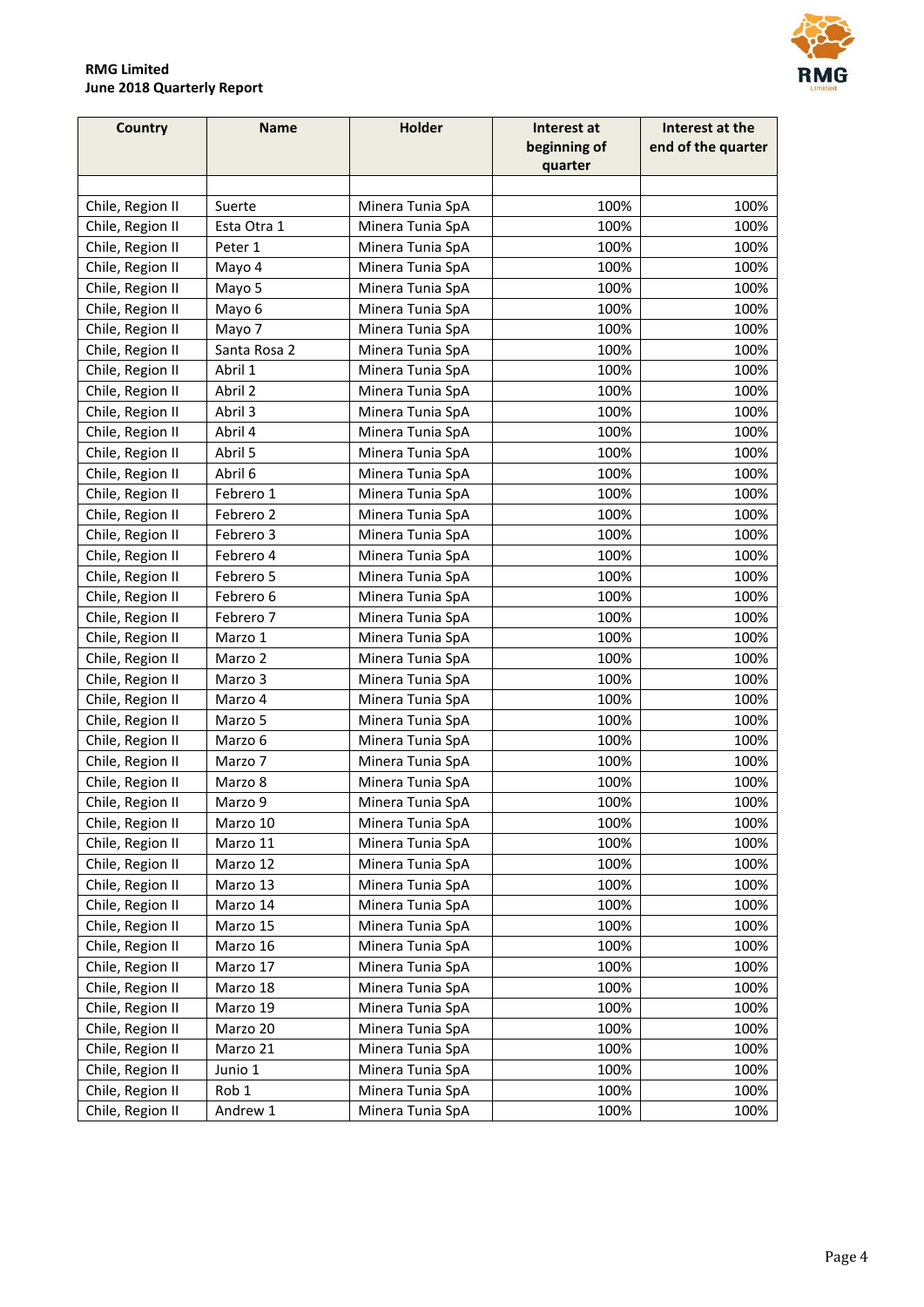*+Rule 5.5*

## **Appendix 5B**

### **Mining exploration entity and oil and gas exploration entity quarterly report**

Introduced 01/07/96 Origin Appendix 8 Amended 01/07/97, 01/07/98, 30/09/01, 01/06/10, 17/12/10, 01/05/13, 01/09/16

### **Name of entity**

RMG LIMITED

51 065 832 377 30 June 2018

**ABN Quarter ended ("current quarter")**

|     | <b>Consolidated statement of cash flows</b>       | <b>Current quarter</b><br>\$A'000 | Year to date<br>(12 months)<br>\$A'000 |
|-----|---------------------------------------------------|-----------------------------------|----------------------------------------|
| 1.  | Cash flows from operating activities              |                                   |                                        |
| 1.1 | Receipts from customers                           |                                   |                                        |
| 1.2 | Payments for                                      |                                   |                                        |
|     | exploration & evaluation<br>(a)                   | (328)                             | (352)                                  |
|     | development<br>(b)                                |                                   |                                        |
|     | production<br>(c)                                 |                                   |                                        |
|     | staff costs<br>(d)                                |                                   |                                        |
|     | (e) administration and corporate costs            | (322)                             | (1,058)                                |
| 1.3 | Dividends received (see note 3)                   |                                   |                                        |
| 1.4 | Interest received                                 |                                   | 6                                      |
| 1.5 | Interest and other costs of finance paid          | (28)                              | (78)                                   |
| 1.6 | Income taxes paid                                 |                                   |                                        |
| 1.7 | Research and development refunds                  |                                   |                                        |
| 1.8 | Other (provide details if material)               |                                   |                                        |
| 1.9 | Net cash from / (used in) operating<br>activities | (677)                             | (1, 482)                               |

|    | Cash flows from investing activities |   |  |
|----|--------------------------------------|---|--|
| 21 | Payments to acquire:                 |   |  |
|    | property, plant and equipment<br>(a) |   |  |
|    | tenements (see item 10)<br>(b)       |   |  |
|    | investments<br>(C)                   | - |  |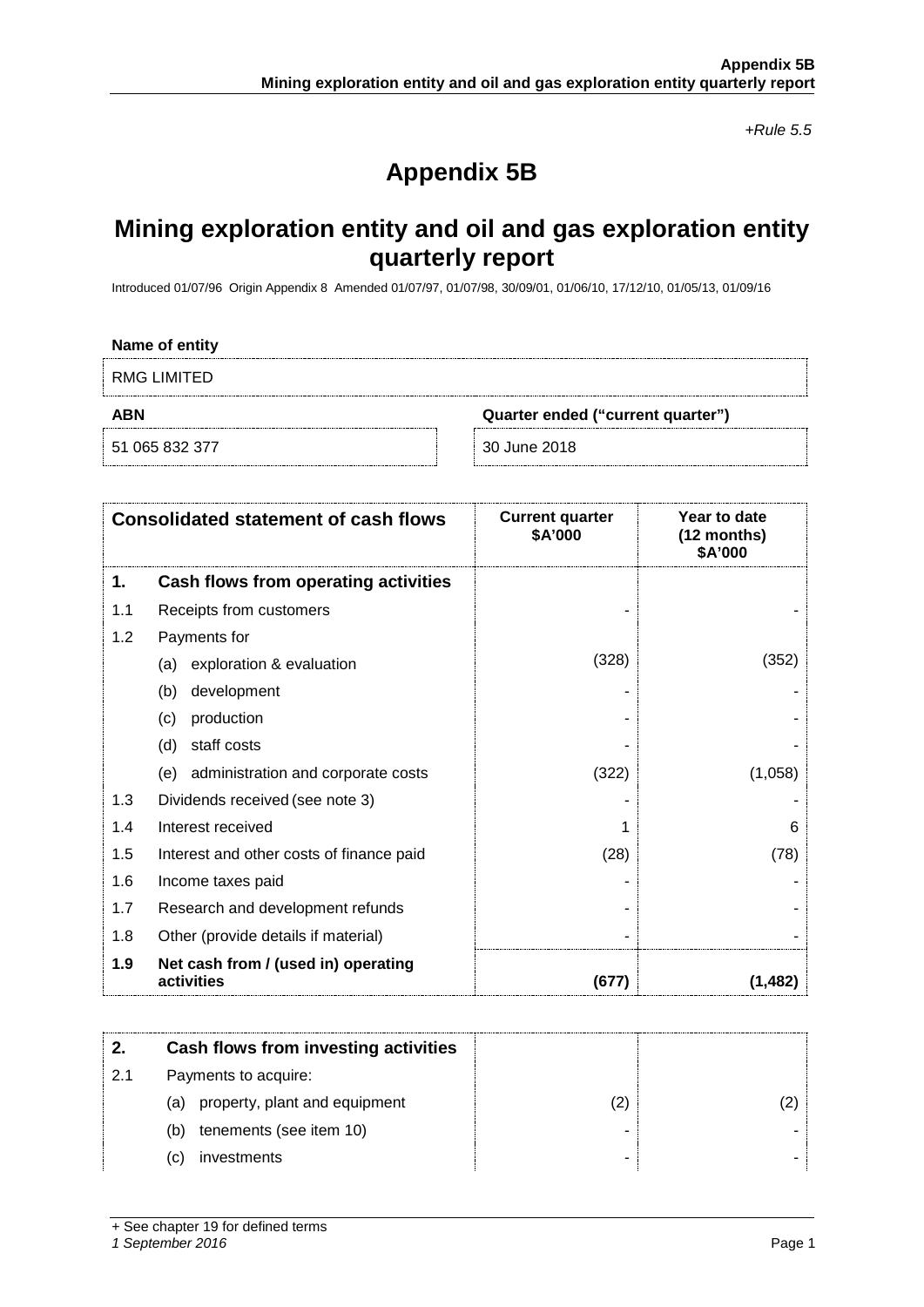### **Appendix 5B Mining exploration entity and oil and gas exploration entity quarterly report**

|     | <b>Consolidated statement of cash flows</b>       | <b>Current quarter</b><br><b>\$A'000</b> | Year to date<br>(12 months)<br><b>\$A'000</b> |
|-----|---------------------------------------------------|------------------------------------------|-----------------------------------------------|
|     | (d)<br>other non-current assets                   |                                          |                                               |
| 2.2 | Proceeds from the disposal of:                    |                                          |                                               |
|     | property, plant and equipment<br>(a)              |                                          |                                               |
|     | tenements (see item 10)<br>(b)                    |                                          |                                               |
|     | investments<br>(c)                                |                                          |                                               |
|     | other non-current assets<br>(d)                   |                                          |                                               |
| 2.3 | Cash flows from loans to other entities           |                                          |                                               |
| 2.4 | Dividends received (see note 3)                   |                                          |                                               |
| 2.5 | Other (provide details if material)               |                                          |                                               |
| 2.6 | Net cash from / (used in) investing<br>activities | 2                                        |                                               |

| 3.   | Cash flows from financing activities                                           |      |       |
|------|--------------------------------------------------------------------------------|------|-------|
| 3.1  | Proceeds from issues of shares                                                 | 120  | 1,300 |
| 3.2  | Proceeds from issue of convertible notes                                       |      |       |
| 3.3  | Proceeds from exercise of share options                                        |      |       |
| 3.4  | Transaction costs related to issues of<br>shares, convertible notes or options | (74) | (74)  |
| 3.5  | Proceeds from borrowings                                                       |      |       |
| 3.6  | Repayment of borrowings                                                        |      | (754) |
| 3.7  | Transaction costs related to loans and<br>borrowings                           |      |       |
| 3.8  | Dividends paid                                                                 |      |       |
| 3.9  | Other (provide details if material)                                            |      |       |
| 3.10 | Net cash from / (used in) financing<br>activities                              | 46   |       |

| 4.  | Net increase / (decrease) in cash and<br>cash equivalents for the period |       |        |
|-----|--------------------------------------------------------------------------|-------|--------|
| 4.1 | Cash and cash equivalents at beginning of<br>period                      | 803   | 1.182  |
| 4.2 | Net cash from / (used in) operating<br>activities (item 1.9 above)       | (677) | (1482) |
| 4.3 | Net cash from / (used in) investing activities<br>(item 2.6 above)       | (2)   | (2)    |
| 4.4 | Net cash from / (used in) financing activities<br>(item 3.10 above)      | 46    | 472    |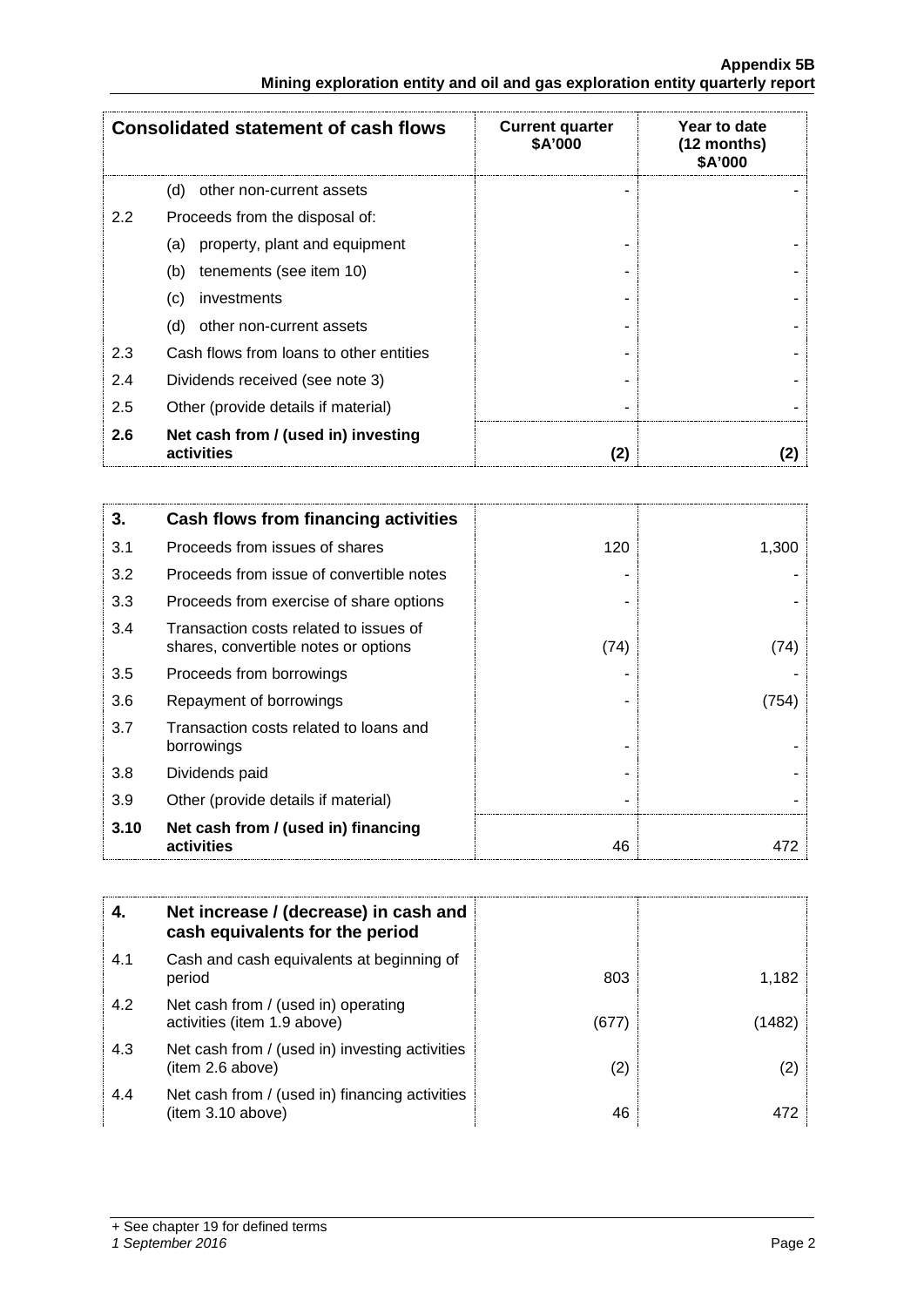|     | Consolidated statement of cash flows                 | <b>Current quarter</b><br>\$A'000 | Year to date<br>$(12$ months)<br>\$A'000 |
|-----|------------------------------------------------------|-----------------------------------|------------------------------------------|
| 4.5 | Effect of movement in exchange rates on<br>cash held |                                   |                                          |
| 4.6 | Cash and cash equivalents at end of<br>period        |                                   |                                          |

| 5.  | Reconciliation of cash and cash<br>equivalents<br>at the end of the quarter (as shown in the<br>consolidated statement of cash flows) to the<br>related items in the accounts | <b>Current quarter</b><br>\$A'000 | <b>Previous quarter</b><br>\$A'000 |
|-----|-------------------------------------------------------------------------------------------------------------------------------------------------------------------------------|-----------------------------------|------------------------------------|
| 5.1 | <b>Bank balances</b>                                                                                                                                                          | 170                               | רחת                                |
| 5.2 | Call deposits                                                                                                                                                                 |                                   |                                    |
| 5.3 | <b>Bank overdrafts</b>                                                                                                                                                        |                                   |                                    |
| 5.4 | Other (provide details)                                                                                                                                                       |                                   |                                    |
| 5.5 | Cash and cash equivalents at end of<br>quarter (should equal item 4.6 above)                                                                                                  |                                   |                                    |

### **6.** Payments to directors of the entity and their associates

- 6.1 Aggregate amount of payments to these parties included in item 1.2
- 6.2 Aggregate amount of cash flow from loans to these parties included in item 2.3
- 6.3 Include below any explanation necessary to understand the transactions included in items 6.1 and 6.2

Director fees

- **7. Payments to related entities of the entity and their associates**
- 7.1 Aggregate amount of payments to these parties included in item 1.2
- 7.2 Aggregate amount of cash flow from loans to these parties included in item 2.3
- 7.3 Include below any explanation necessary to understand the transactions included in items 7.1 and 7.2

| <b>Current quarter</b><br>\$A'000 |  |
|-----------------------------------|--|
|                                   |  |
|                                   |  |

| <b>Current quarter</b><br>\$A'000 |    |  |
|-----------------------------------|----|--|
|                                   | 61 |  |
|                                   |    |  |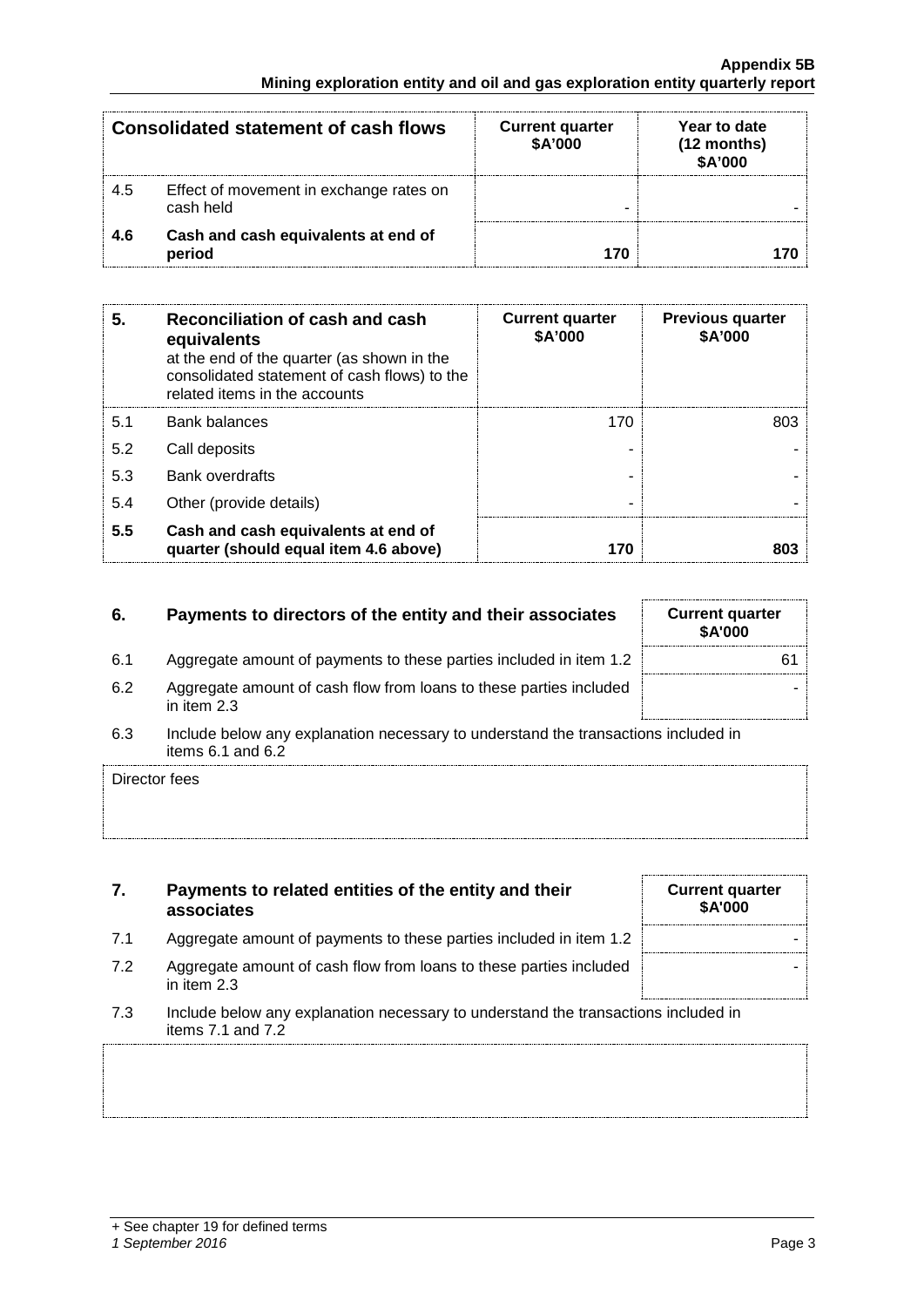| 8. | <b>Financing facilities available</b> |
|----|---------------------------------------|
|    | Add notes as necessary for an         |
|    | understanding of the position         |

- 8.1 Loan facilities
- 8.2 Credit standby arrangements
- 8.3 Other (please specify)

| <b>Total facility amount</b><br>at quarter end<br>\$A'000 | Amount drawn at<br>quarter end<br>\$A'000 |
|-----------------------------------------------------------|-------------------------------------------|
| 500                                                       | 500                                       |
|                                                           |                                           |
|                                                           |                                           |

8.4 Include below a description of each facility above, including the lender, interest rate and whether it is secured or unsecured. If any additional facilities have been entered into or are proposed to be entered into after quarter end, include details of those facilities as well.

### Convertible Notes

The Company issued 500,000 unlisted convertible notes on 22 March 2017. Each with a face value of A\$1 and initial term of 12 months has been extended for another 12 months period on 21 March 2018 (maturing 22 March 2019). A coupon rate of 10%, payable on a quarterly basis and a conversion price of A\$0.013 per share.

Refer to the Company's 2017 Annual Report for more information.

| 9   | <b>Estimated cash outflows for next quarter</b> | <b>\$A'000</b> |
|-----|-------------------------------------------------|----------------|
| 9.1 | Exploration and evaluation                      | 200)           |
| 9.2 | Development                                     |                |
| 9.3 | Production                                      |                |
| 9.4 | Staff costs                                     | 1001           |
| 9.5 | Administration and corporate costs              | (60)           |
| 9.6 | Other (provide details if material)             |                |
| 9.7 | <b>Total estimated cash outflows</b>            |                |

| 10.  | <b>Changes in</b><br>tenements<br>(items $2.1(b)$ and<br>$2.2(b)$ above)                          | <b>Tenement</b><br>reference<br>and<br><b>location</b> | <b>Nature of interest</b> | Interest at<br>beginning<br>of quarter | <b>Interest</b><br>at end of<br>quarter |
|------|---------------------------------------------------------------------------------------------------|--------------------------------------------------------|---------------------------|----------------------------------------|-----------------------------------------|
| 10.1 | Interests in mining<br>tenements and<br>petroleum tenements<br>lapsed, relinquished<br>or reduced |                                                        |                           |                                        |                                         |
| 10.2 | Interests in mining<br>tenements and<br>petroleum tenements<br>acquired or increased              |                                                        |                           |                                        |                                         |